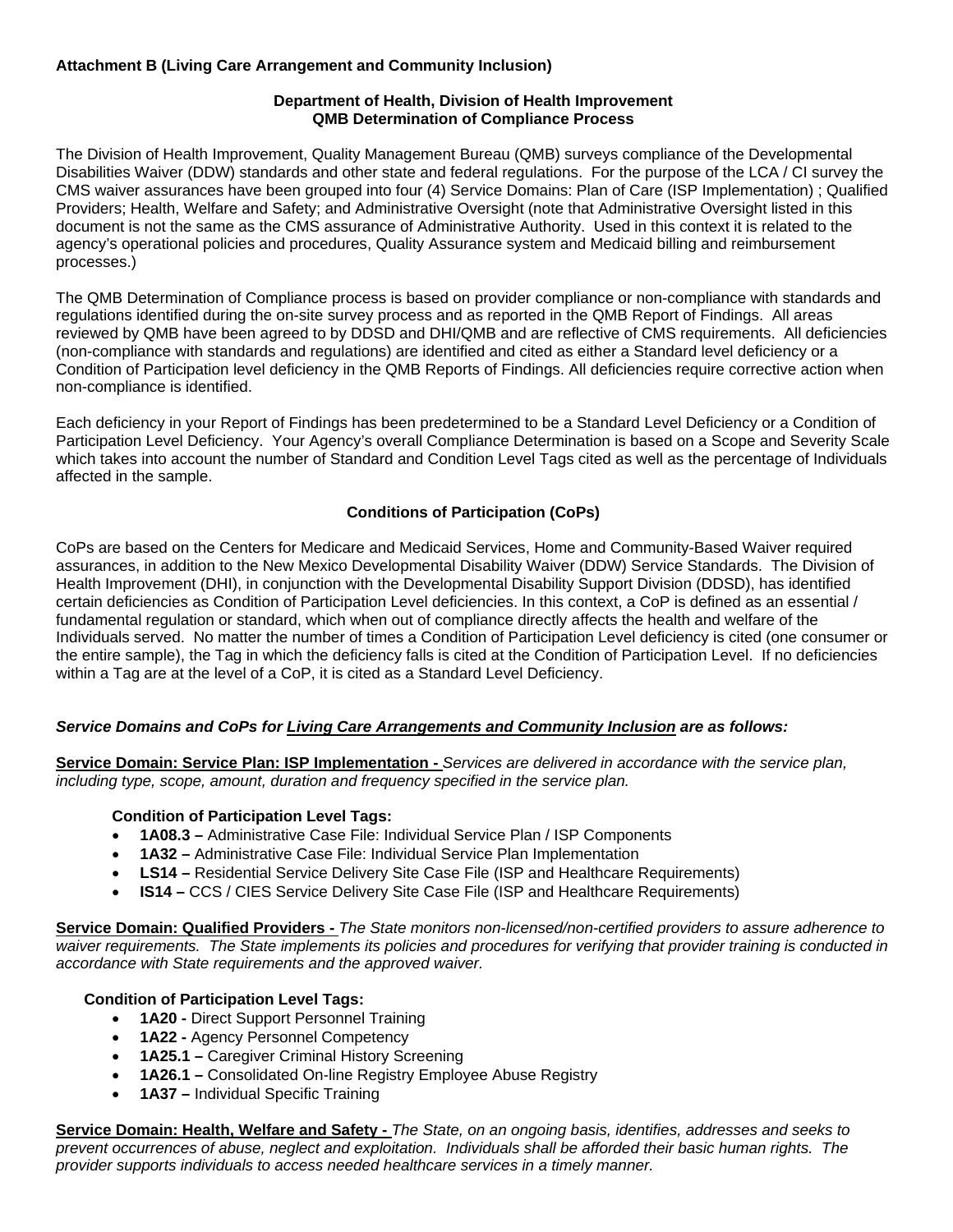#### **Condition of Participation Level Tags:**

- **1A08.2** Administrative Case File: Healthcare Requirements & Follow-up
- **1A05** General Requirements / Agency Policy and Procedure Requirements
- **1A07** Social Security Income (SSI) Payments
- **1A09** Medication Delivery Routine Medication Administration
- **1A09.1** Medication Delivery PRN Medication Administration
- **1A09.2** Medication Delivery Nurse Approval for PRN Medication
- **1A15** Healthcare Documentation Nurse Availability
- **1A15.2** Administrative Case File: Healthcare Documentation (Therap and Required Plans)
- **1A27.2** Duty to Report IRs Filed During On-Site and/or IRs Not Reported by Provider
- **1A31** Client Rights/Human Rights
- **LS25** Residential Health & Safety (Supported Living, Family Living, IMLS)
- **LS25.1** Residential Reqts. (Physical Environment Supported Living / Family Living / Intensive Medical Living)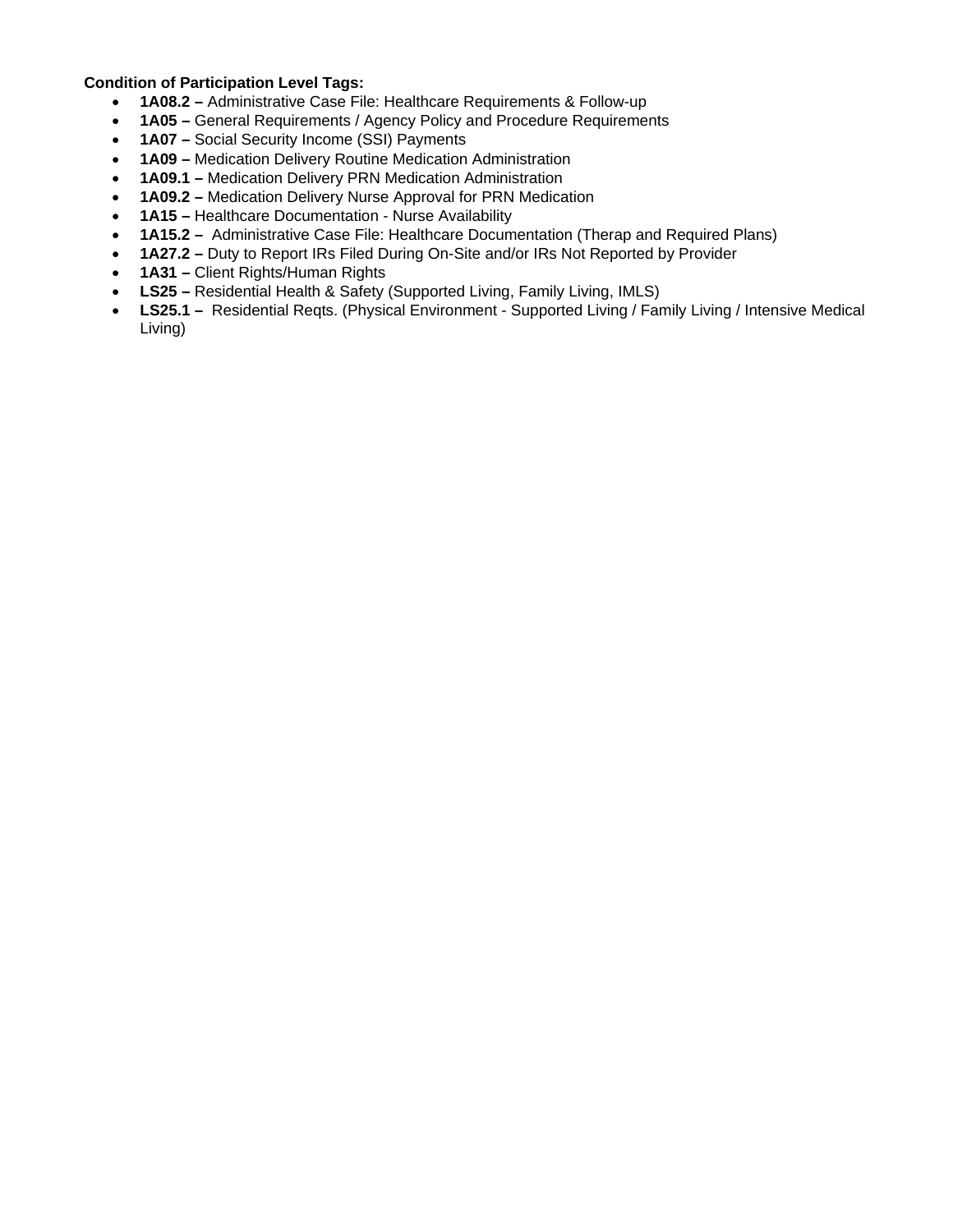### **Attachment B (Case Management)**

### **Department of Health, Division of Health Improvement QMB Determination of Compliance Process**

The Division of Health Improvement, Quality Management Bureau (QMB) surveys compliance of the Developmental Disabilities Waiver (DDW) standards and other state and federal regulations. For the purpose of the case management survey the CMS waiver assurances have been grouped into five (5) Service Domains: Plan of Care (Development and Monitoring); Level of Care; Qualified Providers; Health, Welfare and Safety; and Administrative Oversight (note that Administrative Oversight listed in this document is not the same as the CMS assurance of Administrative Authority. Used in this context it is related to the agency's operational policies and procedures, Quality Assurance system and Medicaid billing and reimbursement processes.)

The QMB Determination of Compliance process is based on provider compliance or non-compliance with standards and regulations identified during the on-site survey process and as reported in the QMB Report of Findings. All areas reviewed by QMB have been agreed to by DDSD and DHI/QMB and are reflective of CMS requirements. All deficiencies (non-compliance with standards and regulations) are identified and cited as either a Standard level deficiency or a Condition of Participation level deficiency in the QMB Reports of Findings. All deficiencies require corrective action when non-compliance is identified.

Each deficiency in your Report of Findings has been predetermined to be a Standard Level Deficiency or a Condition of Participation Level Deficiency. Your Agency's overall Compliance Determination is based on a Scope and Severity Scale which takes into account the number of Standard and Condition Level Tags cited as well as the percentage of Individuals affected in the sample.

## **Conditions of Participation (CoPs)**

CoPs are based on the Centers for Medicare and Medicaid Services, Home and Community-Based Waiver required assurances, in addition to the New Mexico Developmental Disability Waiver (DDW) Service Standards. The Division of Health Improvement (DHI), in conjunction with the Developmental Disability Support Division (DDSD), has identified certain deficiencies as Condition of Participation Level deficiencies. In this context, a CoP is defined as an essential / fundamental regulation or standard, which when out of compliance directly affects the health and welfare of the Individuals served. No matter the number of times a Condition of Participation Level deficiency is cited (one consumer or the entire sample), the Tag in which the deficiency falls is cited at the Condition of Participation Level. If no deficiencies within a Tag are at the level of a CoP, it is cited as a Standard Level Deficiency.

## **Service Domains and CoPs for Case Management are as follows:**

**Service Domain: Plan of Care ISP Development & Monitoring -** *Service plans address all participates' assessed needs (including health and safety risk factors) and goals, either by waiver services or through other means. Services plans are updated or revised at least annually or when warranted by changes in the waiver participants' needs.*

#### **Condition of Participation Level Tags:**

- **1. 1A08.3** Administrative Case File Individual Service Plan (ISP) / ISP Components
- **2. 4C07** Individual Service Planning (Visions, measurable outcome, action steps)
- **3. 4C07.1** Individual Service Planning Paid Services
- **4. 4C10** Apprv. Budget Worksheet Waiver Review Form / MAD 046
- **5. 4C12** Monitoring & Evaluation of Services
- **6. 4C16** Requirements for Reports & Distribution of ISP (Provider Agencies, Individual and/or Guardian)

**Service Domain: Level of Care -** *Initial and annual Level of Care (LOC) evaluations are completed within timeframes specified by the State.* 

## **Condition of Participation Level Tags:**

7. **4C04 –** Assessment Activities

**Service Domain: Qualified Providers -** *The State monitors non-licensed/non-certified providers to assure adherence to waiver requirements. The State implements its policies and procedures for verifying that provider training is conducted in accordance with State requirements and the approved waiver.* 

## **Condition of Participation Level Tags:**

**1A22/4C02 –** Case Manager: Individual Specific Competencies